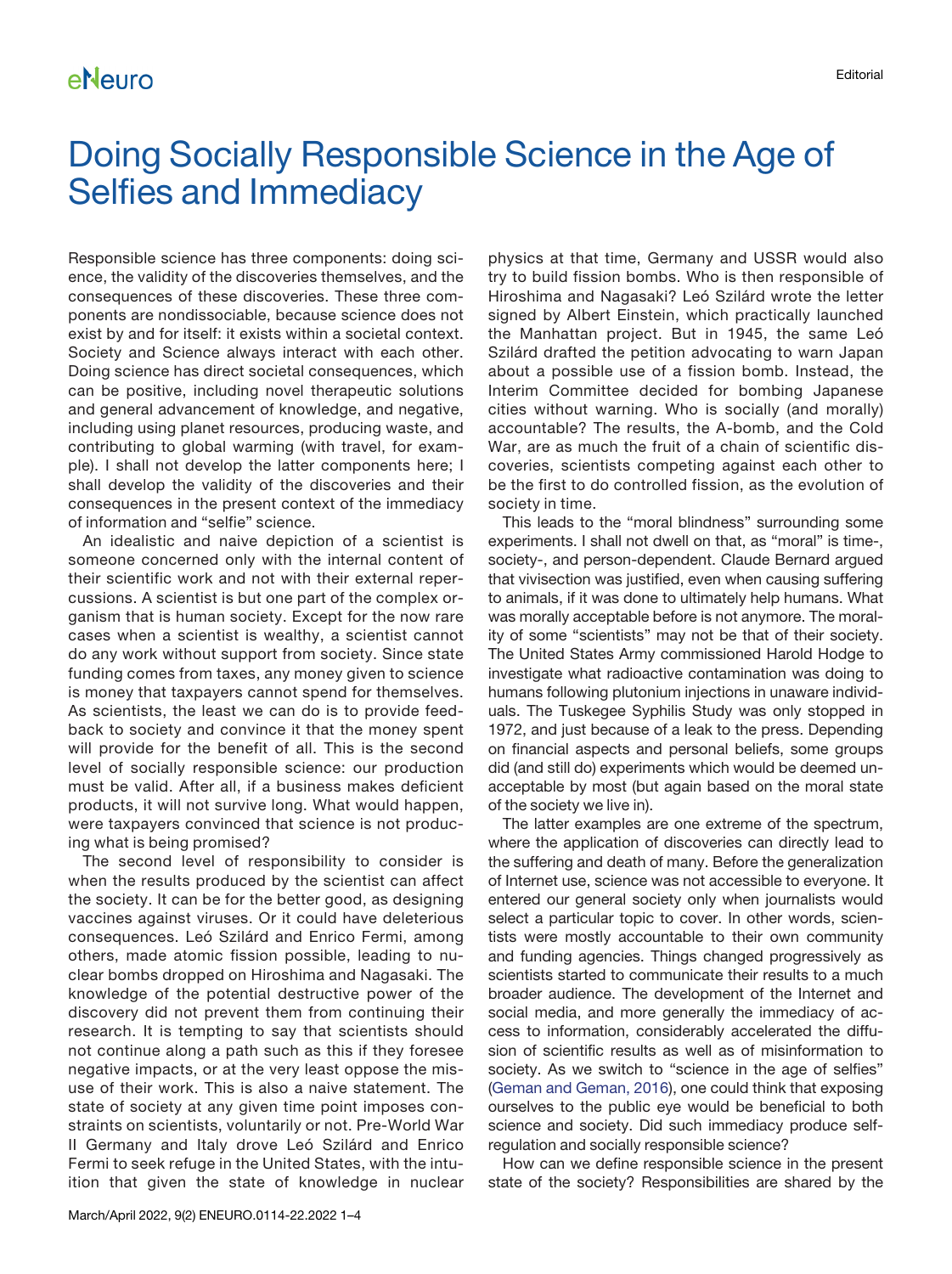### eNeuro

multiple actors. They include the scientists themselves, the journals that evaluate and publish their results, and the journalists. Let us start with the source: scientists, who can be separated into those with and without a specific agenda. The satisfaction of one's ego being common to all, I do not consider it as a specific agenda even if it is the main engine of our actions. Likewise, I do not consider as a specific agenda, that we all have to pursue our work and obtain funding.

1) The scientist without agenda. Communication through social networks has become an essential tool to many scientists not only to have their work known by other scientists but also to force their way to and justify their position at the top of the pyramid (to obtain grants, prizes, positions, etc.). In addition, scientific journals use various metrics to show the impact of research on Twitter, blogs, news channels, etc.; parameters that may be considered by grant and recruiting committees. Thus, it is tempting for scientists to overinterpret or oversell their results to make the buzz. This is reflected in flashy paper titles or conclusions (e.g., targeting protein X prevents Alzheimer's disease). Although it is important to communicate to the public what scientists do, it is equally important not to give false hopes. This is best exemplified with a novel -omics field: promisomics ([Gomez-Marin, 2021](#page-3-1)), the tendency to overpromise (and underdeliver). Since research money is money taken from taxpayers, the latter want to hear success stories, rather than incremental steps. According to the titles in top-tier journals over the past decades, epilepsy, Alzheimer's disease, depression, etc. should have been "cured" a long time ago. This puts the field in a very uncomfortable position. Given the present lack of success in treating major neurological disorders, and the lack of real scientific breakthrough as consistently claimed in hightier journals, the public may not be so supportive for research in these fields. This could become a political campaign argument: cutting national research budgets to increase the amount of money that remains in the taxpayer's wallet.

But how can we be honest about the real impact of our findings? Just a single brick in the wall, the wall representing the community-building of scientific knowledge, will not satisfy top-tier journals. If we don't play the game of inflating the importance of our results, we may not survive (not getting grants or jobs). So many of us overdo it; we oversell or overpromise, falling into the promisomics pitfall. Most often our "salesmanship" ends up doing nothing but generating false hopes and leaving the public with the impression that we are making big strides while we are just making small steps. As scientists, we bear a large responsibility for striking a better balance between hype and substance. The game is not imposed on us by others, we are its primary source. We should stop and think more about what we are doing. But can we? We should be humbler with respect to what our results really mean. Relying on self-regulation is a pious wish because in an environment with limited resources any organism needs to fight to survive; this is the number one rule of biology. In such a context, anything that can give us an edge against other scientists is worth using. We all know that to be published in top-tier journals, we will need a flashy and punchy title that will attract the crowds (and the editors of these journals). If we are not striving to promote our work in the (social) media, while others do, we decrease our chances. Since we cannot regulate ourselves, who can? I am not sure that one solution would be to leave the responsibility of communication to universities or funding agencies, as they already compete against each other for prestige (e.g., the Shanghai ranking), because in the end it is again a question of money at their own level. Except for changing the way society works, I fail to identify solutions. Feel free to discuss this issue (and the following ones) on our blog ([https://blog.eneuro.org/\)](https://blog.eneuro.org/).

2) The scientist with an agenda. This can take many forms. A scientist, or a community of scientists, may have proposed a theory that they wish to forcibly validate. Alzheimer's disease and the failure of recent clinical trials provide a good illustration ([Herrup, 2022](#page-3-2)). This state emerges from the science field itself. It can start with a few vocal scientists, a simple but appealing idea etc. This is how dogma emerges. For dogma to persist, one needs constant fueling the field with results in line with the dogma. Those aligned with the dogma are more likely to get funded (and publish more papers supporting the dogma) and obtain jobs. Fighting dogmas has always been difficult throughout history because it is far more comfortable to rely on principles that we believe are stable and because, if you oppose it, you are more likely to be stigmatized or kicked out of the system. One solution is to train students to have a critical eye as early as possible in their curriculum, in particular by teaching them to spot fallacies [\(Bernard,](#page-3-3) [2020\)](#page-3-3). But knowing about problems does not necessarily lead to corrective actions. I remember that when I started as a PhD student, there were very few women scientists, and nearly none as department heads. We, students, were saying: this will not occur under our watch when we get to the decision-making level. Well, the same argument has been used by multiple generations of young scientists, and the lack of gender parity is still appalling. Pessimistic? No, factual.

Another variation of this problem is a dogmatic view on a subject that one wishes to force into the public domain. For some reason, a group of scientists despises people with long hair. One of them manages to publish a paper where it is shown that people with long hair have a lower IQ, are lazy and benefit from society without giving anything in return. This can spread like wildfire in social media by all citizens who happen to despise people with long hair. This could result in a stigmatization of people with long hair, generating a lot of suffering in their community.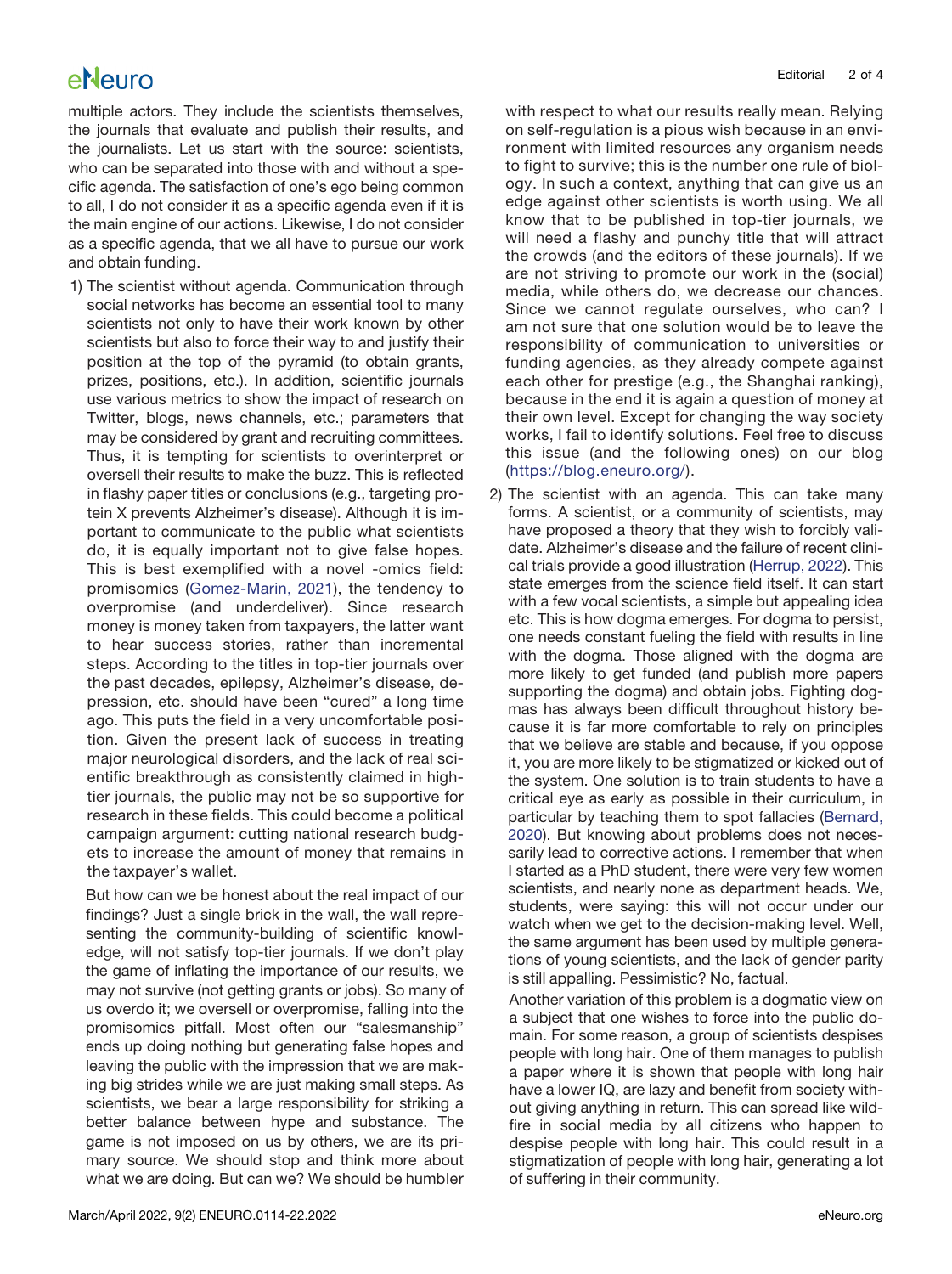#### eNeuro

Since we are supposed to be "thinkers," scientific debate should resolve such issues. This is not the case. Individuals are likely to vocally support what they believe in, or what they have been trained to believe, no matter what. Again, education may be the way forward. It is quite amazing to see nowadays how fast and deep science percolates through all the layers of society. Yet, there is a major discrepancy with what lay persons can consider with a critical eye because we are not educated enough not only in different science fields but also in how to evaluate science itself.

After the scientists, the other component to consider are the scientific journals. Let us start with the simple case for which procedures are in place. As mentioned, research money is limited, and we compete to obtain a share of it. This tension too easily leads to misconduct, including fabrication, falsification, plagiarism, and conflict of interest, to publish in top-tier journals, which is often a prerequisite to obtaining grants or jobs. Journals have a large arsenal of tools to assess possible misconduct. The task can be cumbersome, but an objective decision like retraction or correction can be reached, even after publication, if a paper is faulty.

Academic publishing is a profitable business. This spawned the arrival of a flurry of predatory and fake journals in which you can publish anything if you pay the fees. Perhaps there is a paper out there claiming that the only answer to COVID-19 is "42." These "journals" appear to have a scientific veneer, and if a scientist has an agenda, it is easy to fulfill it, even more so if the message is relayed by the media.

Most high-tier journals are for profit and not handled by active neuroscientists. Making money is at the core of their operational strategy. This means that their articles must achieve constant public exposure to generate more prestige and hence more revenue, generating a virtuous (from their viewpoint) cycle. This explains the flashy titles aimed at selling, not informing. Sometimes, it borders on the predatory. Perhaps it is not done on purpose; it could be just an emergent property of the larger system (doing research  $+$  evaluation by peers  $+$ publication) that evolved for the past 150 years. My take is that we all share responsibility.

Although journals should have procedures in place to prevent damages, bad things can happen. Many factors can explain why bad papers have been and are still being published: we are not careful enough as editors or reviewing editors, the message aligns with common views, it appears like a great result, etc. Numerous stories too good to be true or too groundbreaking to be true have been published and retracted. However, because of the publicity generated, the damage can be enormous. Perhaps the best example is the paper published in The Lancet linking autism to MMR vaccines, which was retracted only 12 years later. It is still generating a lot of damage and misinformation.

Does the publisher bear responsibility for the deleterious effects that the paper had in terms of conspiracy theories, unvaccinated children, etc.? It is easy for a journal to wash its hands, blaming the reviewers who did not do a proper job and accepted the paper. This argument is only partly valid. An editor, in particular in a high-tier, for-profit journal, may have as part of their agenda generating the buzz in the media and among scientists. They may also find the topic to be particularly appealing and so select reviewers who may be predisposed to like the story (note that the reverse is true, hatchet reviewers can be selected with the purpose to reject a paper). Editors may also disregard negative reviews because they want the story to be published (this happened to me in several instances when reviewing for high-tier journals). To decrease the occurrence of such bad cases, the solution is straightforward: the review process should be explicit and transparent. If reviewers and editors become accountable for what is published, providing the reviews and the name of the actors, we may end up with less flashy or deleterious and more accurate science.

Yet, there is a question for which I do not have an answer: as a journal should we scrutinize every paper which could be potentially damaging? In a society where immediacy is the rule, a Tweet can generate a Capitol offense (as spelled). If the study showing that people with long hair have a lower IQ is based on solid results, should we refrain to publish it because of the potential backlash? Where does social responsibility start? In contrast to what we measure in neuroscience, societal values are society-, community-, and individual-dependent. Small groups of activists can sometimes be the most vocal. Since we evolved to selfie science and immediacy, without taking the time to pause and ponder, how can a journal deal with results that *may* be seen as offensive by some. Should we censor ourselves?

The media are also key actors. Since there are many articles on this topic, I will not develop it. Naively, before the Internet, social media, and the immediacy of information, journalists could take time to work on a subject. The primacy now is to be the first to relay and publish information, and anyone can claim to be "specialist" with a justification to relay scientific results. The society should also consider the accountability of those relaying damaging or inaccurate information.

In conclusion, socially responsible science is a complex question where all actors can bear some responsibility. The question is not novel, it was already raised in 1935 ([Science and Social Responsibility, 1935\)](#page-3-4), and perhaps even before that. Yet while it may be déjà vu, this is like the gender parity issue. It needs to be highlighted again and again. How to do socially responsible science? I argue that there cannot be a final answer, because "responsibility," "society," and even "science" itself are labile concepts that change in time and space. Society is a complex system, like the brain, where all components interact with each other. A weak argument for scientists to use would be let us wait for society to change, not our business. If we are part of the problem, are